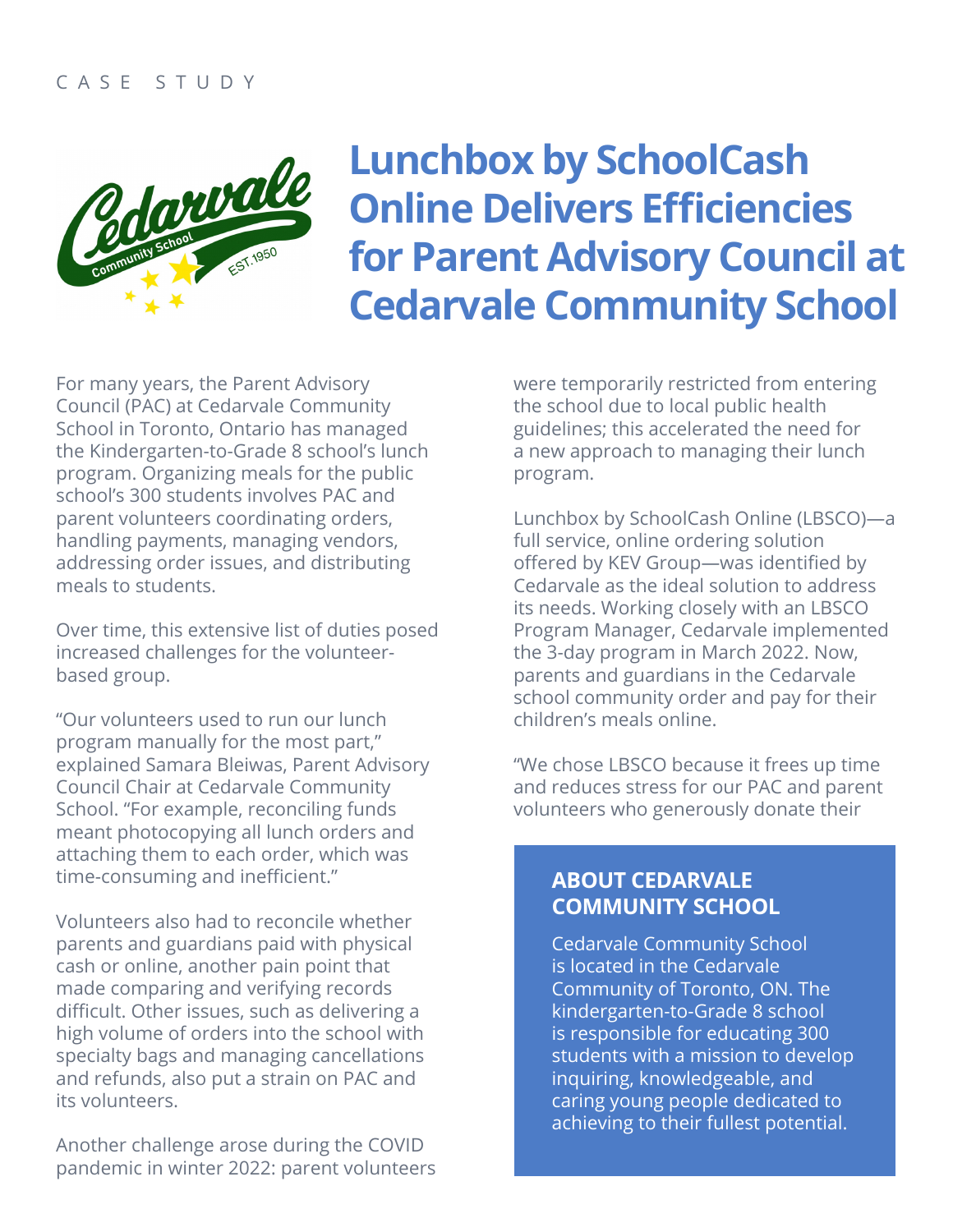time to the school," said Ms. Bleiwas. "It allows them to refocus their energy on other initiatives that benefit the school."

After parents place their orders, vendors prepare the meals, organize them for school-level distribution, and then deliver lunches directly to Cedarvale. LBSCO manages payment processing and handles any potential issues or order-related issues.

"We love how seamless and easy LBSCO makes managing our lunch fundraising program for our PAC and volunteers," said Ms. Bleiwas. "The LBSCO team sends us a detailed delivery report of lunch orders at the beginning of each week and the food arrives organized by classroom and labelled by student order."

Implementing LBSCO also allowed the school to restart their lunch program sooner while visitor restrictions were still in place during the pandemic. It has also eased the burden for PAC and parent volunteers by automating the majority of tasks and responsibilities

"Because LBSCO is a full-service program, significantly fewer parent volunteers are needed," explained Ms. Bleiwas. "Food is delivered ready-to-go to the school by the vendor which means that volunteers spend 10 minutes organizing the food versus the 30 minutes that was spent previously. But the biggest time-savings for our PAC was the elimination of the 3+ hours we used to spend setting up weekly food orders in their system."

In addition to eliminating manual tasks, LBSCO has automated the fundraising component of the school's lunch program. On every meal purchase, a pre-determined fundraising contribution is added and donated directly back to the school. Each month, LBSCO sends Cedarvale a statement detailing the number of orders delivered and the fundraising totals which are paid by direct deposit.

As well, parent volunteers no longer need to manually count lunch money or calculate fundraising amounts. Instead, they can invest their time on other initiatives to raise money for The Cedarvale Wish List—an ongoing fundraiser to make investments identified by teachers 'to enrich and embolden their classrooms and the school as a whole'. This includes items such as student laptops and iPads, art supplies, and gym equipment.

**We chose LBSCO because it frees up time and reduces stress for our PAC and parent volunteers who generously donate their time to the school.**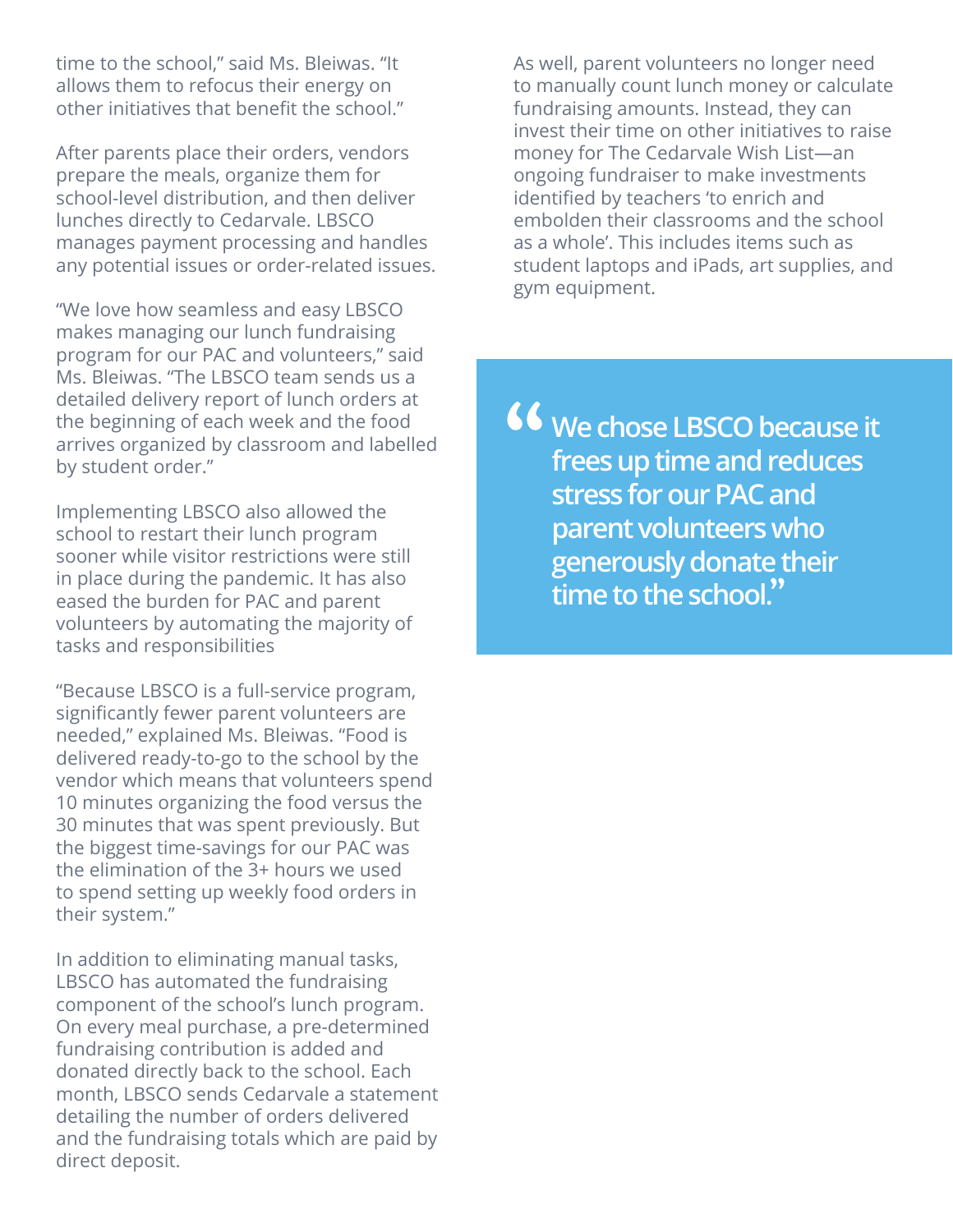### **Cedarvale Community School At A Glance**







**590 300 Number of Students**



## **Simplify your lunch program. Boost your fundraising.**

If you're interested in learning more about the program, watch this on-demand webinar.

[Watch the Webinar](https://share.vidyard.com/watch/fj3cc9k3YQN6yfTBP8x14K?)  **Watch the Webinar**

**How to Sign Up Your School**

Registering for Lunchbox By SchoolCash Online is quick and easy. Simply complete this **[1-minute form](https://www2.kevgroup.com/l/828223/2022-01-11/89yft)** and a Program Manager will be in touch to review your details and confirm next steps. From there, our team will coordinate your vendors, set up the school's ordering calendar, and provide marketing support to promote the program to parents/guardians.